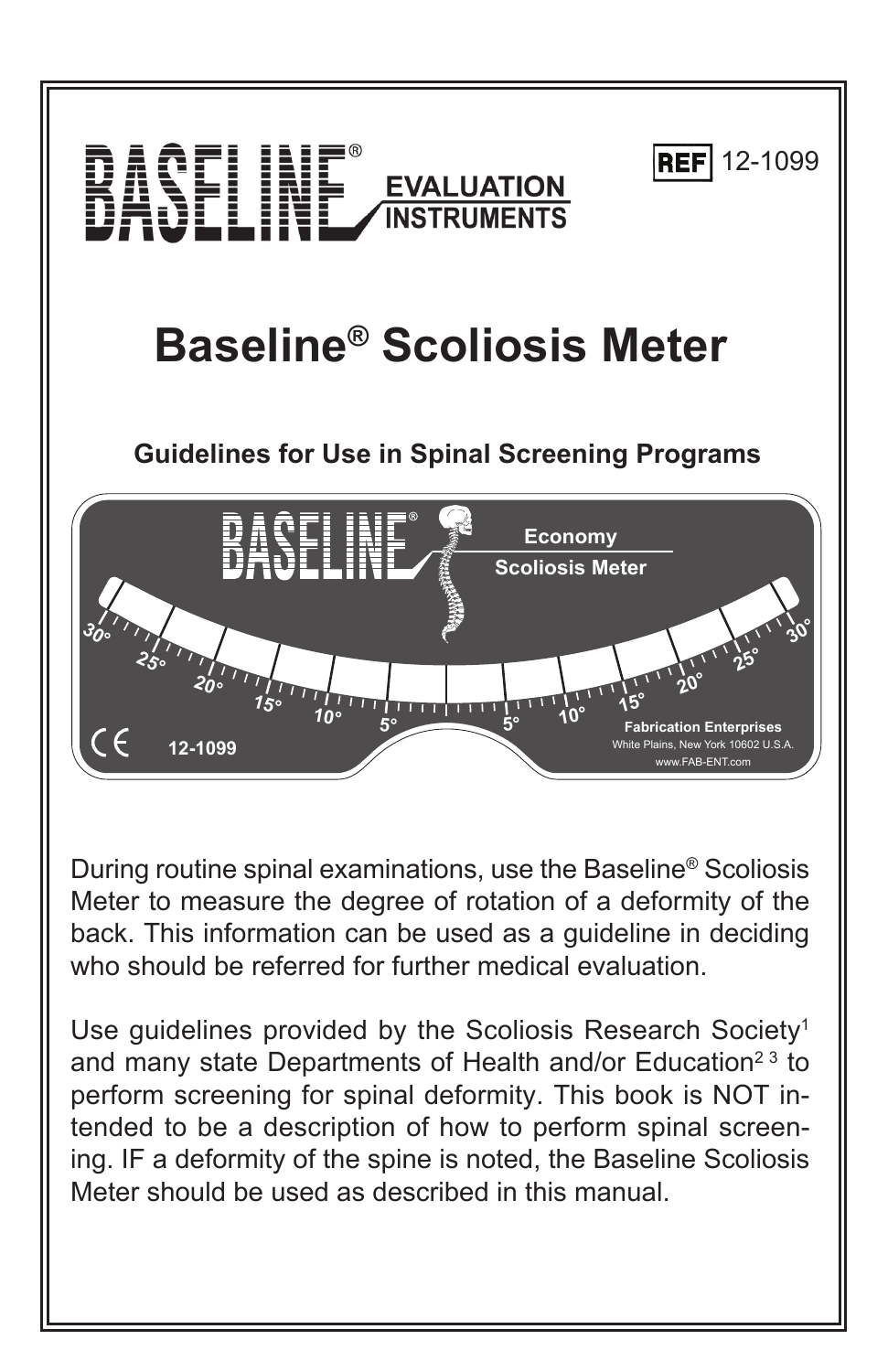## INSTRUCTIONS FOR USE

- 1. The person should stand straight; view him/her from behind. (See Figure 1)
- 2. Ask the person to extend his arms forward and place hands together with palms flat against each other (See Figure 2)



3. Ask the person to bend forward slowly. When the shoulders are level with the hips, stop. Look at the patient from the front and back. Your eyes should be at the same level as the back for best evaluation. Note any rib elevation and/or asymmetry in the lower back. (See Figure 3)



4. Adjust the person's bending position to the level where the deformity of the spine is most pronounced, noting that everyone will be different. For example, a curve low in the lumbar spine will require that the person bend further forward than the one which is present in the thoracic or upper spine.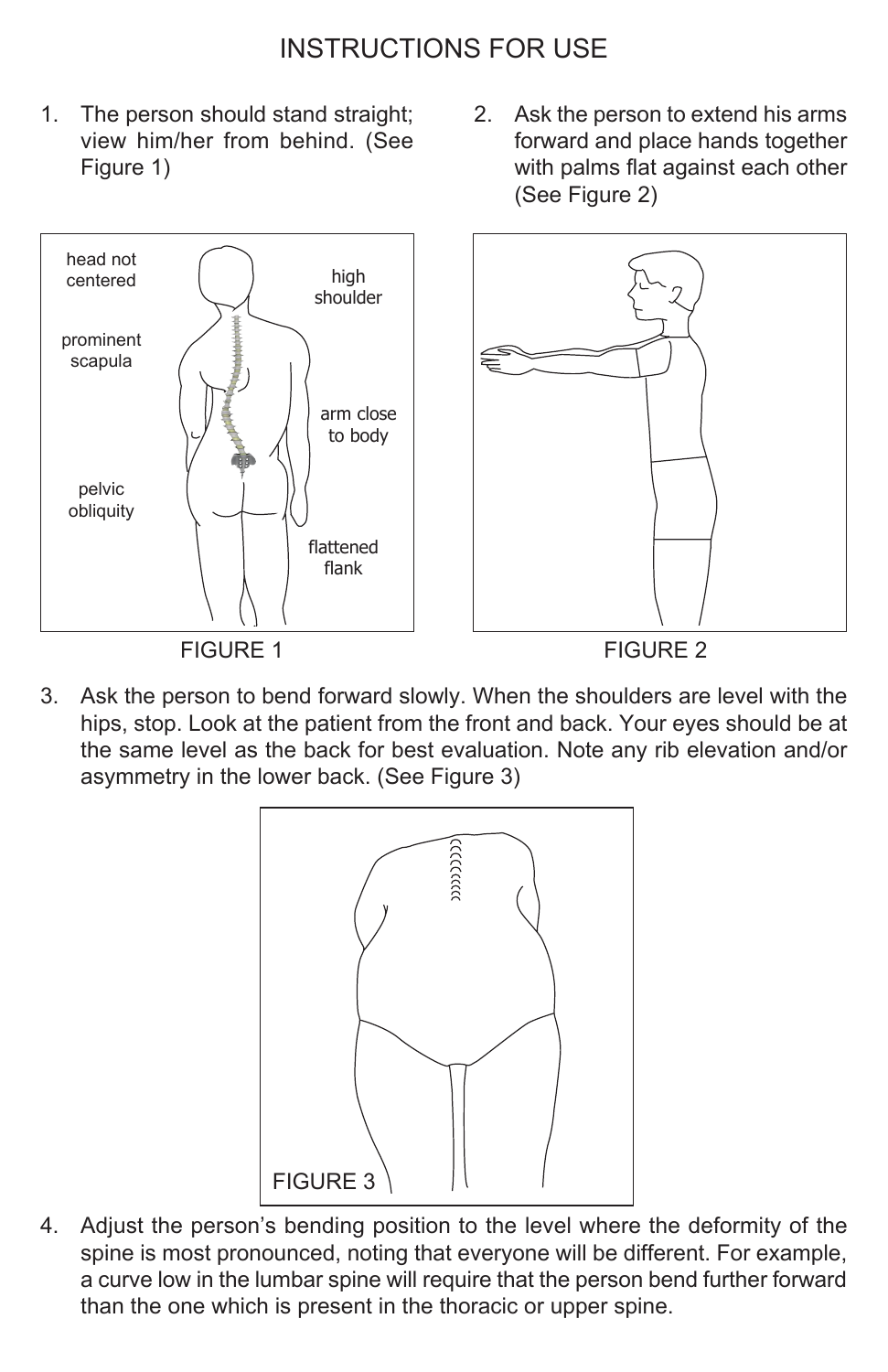5. Place the Baseline® Scoliosis Meter across the deformity at right angles to the body, with the "0" marked over the top of the spinous process (See Figures 4a and 4b). Do not push down. Let the Baseline® Scoliosis Meter rest gently on the skin. Read the number of degrees of rotation.





6. NOTE: If there is asymmetry in both the upper and lower back, two (2) Scoliosis Meter readings will be necessary. The curves will almost always go in opposite directions with the one in the thoracic spine usually to the right and the other in the lumbar spine usually to the left. (See Figures 5a and 5b)